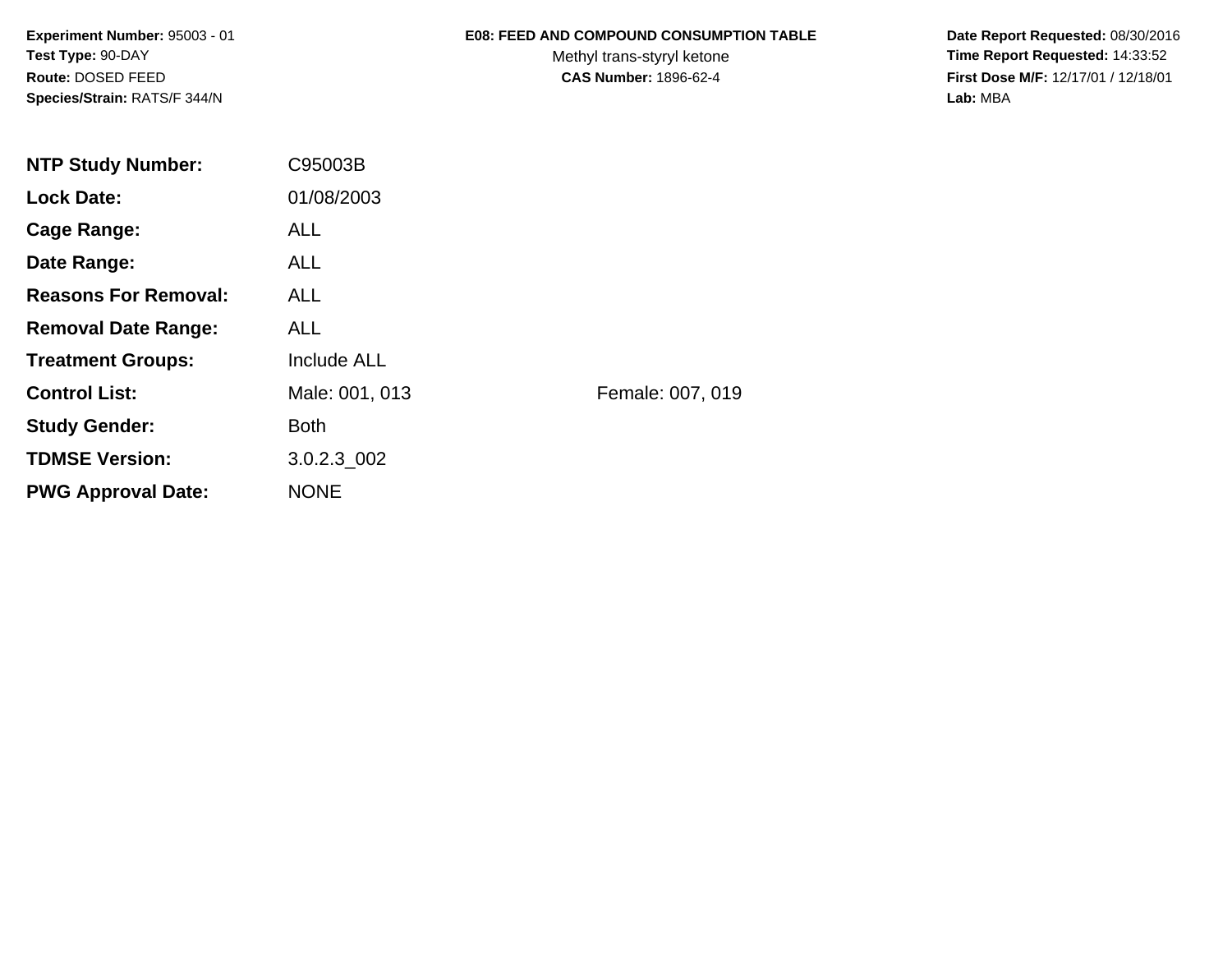#### **E08: FEED AND COMPOUND CONSUMPTION TABLE**

Methyl trans-styryl ketone<br>CAS Number: 1896-62-4

 **Date Report Requested:** 08/30/2016 **Time Report Requested:** 14:33:52 **First Dose M/F:** 12/17/01 / 12/18/01<br>**Lab:** MBA **Lab:** MBA

**MALE**

|             |                         | <b>VEHICLE CONTROL</b> |                      |                          | 0.025%                  |                      |                      |                          |                      |              | 0.05%                   |                      |               |                    |                      |              |
|-------------|-------------------------|------------------------|----------------------|--------------------------|-------------------------|----------------------|----------------------|--------------------------|----------------------|--------------|-------------------------|----------------------|---------------|--------------------|----------------------|--------------|
| <b>WEEK</b> | <b>DAILY</b><br>FEED(G) | FEED<br><b>HOURS</b>   | <b>BODY</b><br>WT(G) | <b>NUM</b><br><b>WTS</b> | <b>DAILY</b><br>FEED(G) | FEED<br><b>HOURS</b> | <b>BODY</b><br>WT(G) | <b>NUM</b><br><b>WTS</b> | DOSE/<br><b>CTRL</b> | DOSE/<br>DAY | <b>DAILY</b><br>FEED(G) | FEED<br><b>HOURS</b> | BODY<br>WT(G) | <b>NUM</b><br>WTS. | DOSE/<br><b>CTRL</b> | DOSE/<br>DAY |
|             |                         |                        | 102.5                | 10                       |                         |                      | 100.5                | 10                       |                      |              |                         |                      | 102.0         | 10                 |                      |              |
|             | 16.5                    | 1631                   | 137.3                | 10                       | 16.9                    | 1631                 | 137.3                | 10                       | 1.02                 | 30.8         | 17.1                    | 1632                 | 138.9         | 10                 | 1.04                 | 61.5         |
|             | 16.7                    | 1677                   | 170.5                | 10                       | 17.3                    | 1675                 | 172.4                | 10                       | 1.04                 | 25.1         | 14.3                    | 1673                 | 152.0         | 10                 | 0.86                 | 47.0         |
|             | 17.2                    | 1683                   | 198.0                | 10                       | 17.9                    | 1684                 | 205.8                | 10                       | 1.04                 | 21.7         | 17.1                    | 1686                 | 195.8         | 10                 | 0.99                 | 43.7         |
|             | 17.0                    | 1670                   | 220.1                | 10                       | 17.5                    | 1669                 | 231.1                | 10                       | 1.03                 | 18.9         | 17.1                    | 1667                 | 222.4         | 10                 | 1.01                 | 38.4         |
|             | 17.1                    | 1928                   | 242.5                | 10                       | 17.7                    | 1930                 | 253.0                | 10                       | 1.04                 | 17.5         | 17.6                    | 1931                 | 243.5         | 10                 | 1.03                 | 36.1         |
|             | 17.0                    | 1437                   | 257.3                | 10                       | 16.9                    | 1437                 | 268.2                | 10                       | 0.99                 | 15.8         | 17.1                    | 1437                 | 256.2         | 10                 | 1.01                 | 33.4         |
|             | 17.4                    | 1684                   | 271.6                | 10                       | 17.8                    | 1684                 | 282.0                | 10                       | 1.02                 | 15.8         | 17.6                    | 1684                 | 267.8         | 10                 | 1.01                 | 32.9         |
| 9           | 16.7                    | 1679                   | 287.8                | 10                       | 17.7                    | 1678                 | 298.4                | 10                       | 1.06                 | 14.8         | 16.8                    | 1678                 | 283.0         | 10                 | 1.01                 | 29.7         |
| 10          | 17.9                    | 1919                   | 301.0                | 10                       | 18.1                    | 1918                 | 311.4                | 10                       | 1.01                 | 14.5         | 17.9                    | 1916                 | 296.3         | 10                 | 1.00                 | 30.2         |
|             | 17.2                    | 1433                   | 310.2                | 10                       | 17.6                    | 1433                 | 321.3                | 10                       | 1.02                 | 13.7         | 17.5                    | 1433                 | 297.4         | 10                 | 1.02                 | 29.4         |
| 12          | 17.3                    | 1690                   | 319.4                | 10                       | 17.6                    | 1692                 | 330.1                | 10                       | 1.02                 | 13.3         | 17.1                    | 1694                 | 315.2         | 10                 | 0.99                 | 27.1         |
| 13          | 16.9                    | 1676                   | 331.0                | 10                       | 17.2                    | 1676                 | 341.7                | 10                       | 1.02                 | 12.6         | 17.7                    | 1676                 | 326.1         | 10                 | 1.05                 | 27.1         |
| 14          | 17.2                    | 1647                   | 335.1                | 10                       | 17.8                    | 1646                 | 348.5                | 10                       | 1.03                 | 12.8         | 17.8                    | 1646                 | 330.7         | 10                 | 1.03                 | 26.9         |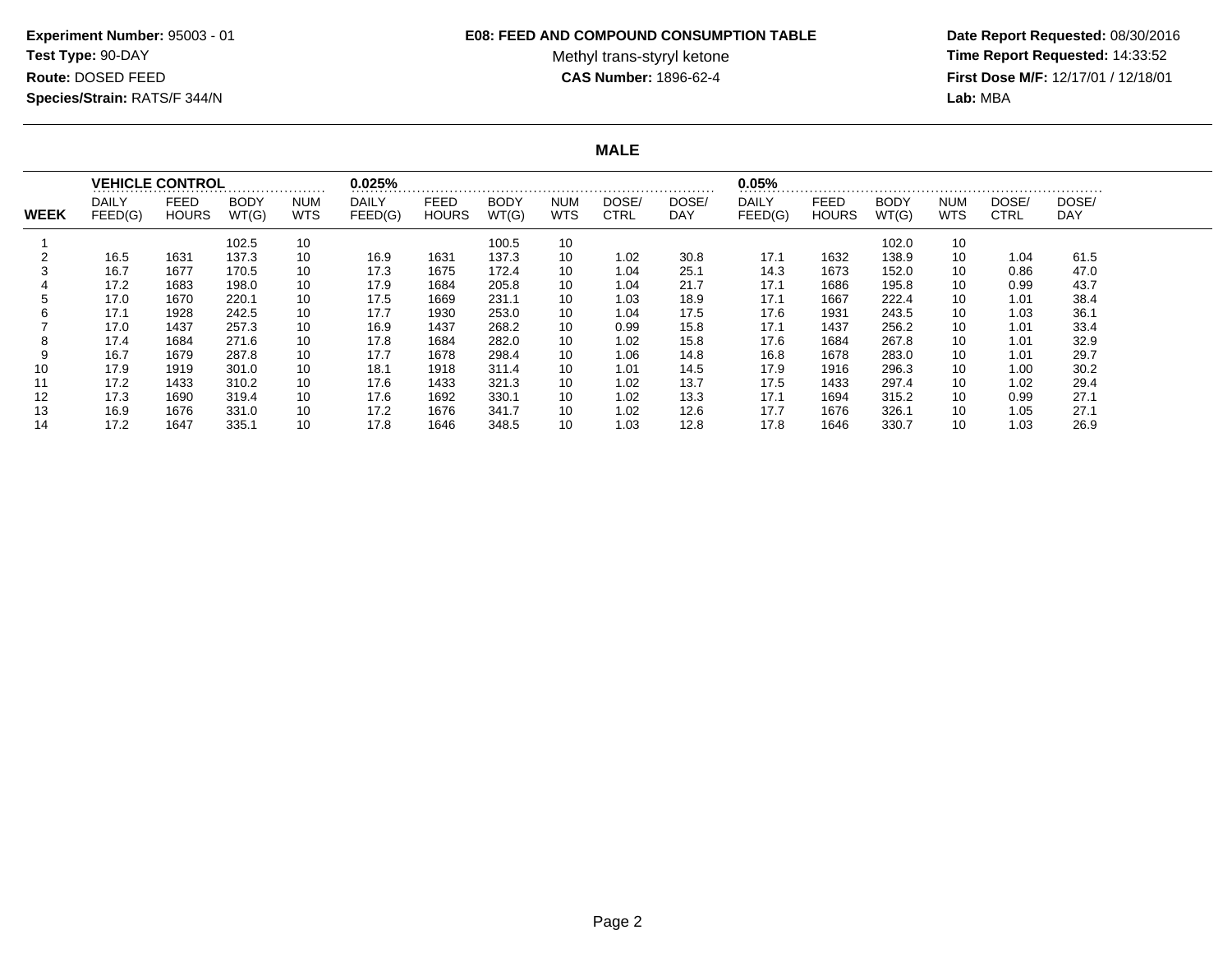#### **E08: FEED AND COMPOUND CONSUMPTION TABLE**

Methyl trans-styryl ketone<br>CAS Number: 1896-62-4

 **Date Report Requested:** 08/30/2016 **Time Report Requested:** 14:33:52 **First Dose M/F:** 12/17/01 / 12/18/01<br>**Lab:** MBA **Lab:** MBA

**MALE**

|             | 0.1%                    |                             |                      |                          |                      |              | 0.2%                    |                             |                      |            |                      |              | 0.4%             |                      |               |                          |               |              |
|-------------|-------------------------|-----------------------------|----------------------|--------------------------|----------------------|--------------|-------------------------|-----------------------------|----------------------|------------|----------------------|--------------|------------------|----------------------|---------------|--------------------------|---------------|--------------|
| <b>WEEK</b> | <b>DAILY</b><br>FEED(G) | <b>FEED</b><br><b>HOURS</b> | <b>BODY</b><br>WT(G) | <b>NUM</b><br><b>WTS</b> | DOSE/<br><b>CTRL</b> | DOSE/<br>DAY | <b>DAILY</b><br>FEED(G) | <b>FEED</b><br><b>HOURS</b> | <b>BODY</b><br>WT(G) | NUM<br>WTS | DOSE/<br><b>CTRL</b> | DOSE/<br>DAY | DAILY<br>FEED(G) | FEED<br><b>HOURS</b> | BODY<br>WT(G) | <b>NUM</b><br><b>WTS</b> | DOSE/<br>CTRL | DOSE/<br>DAY |
|             |                         |                             | 102.8                | 10                       |                      |              |                         |                             | 101.4                | 10         |                      |              |                  |                      | 101.7         | 10                       |               |              |
|             | 16.5                    | 1632                        | 138.3                | 10                       | 1.00                 | 119.3        | 15.9                    | 1632                        | 135.4                | 10         | 0.96                 | 234.8        | 14.4             | 1631                 | 131.0         | 10                       | 0.87          | 439.7        |
|             | 17.0                    | 1671                        | 172.0                | 10                       | 1.02                 | 98.8         | 16.3                    | 1670                        | 167.0                | 10         | 0.98                 | 195.2        | 15.8             | 1668                 | 161.1         | 10                       | 0.95          | 392.2        |
|             | 16.8                    | 1688                        | 200.7                | 10                       | 0.98                 | 83.7         | 16.9                    | 1690                        | 195.4                | 10         | 0.98                 | 173.0        | 16.0             | 1691                 | 190.2         | 10                       | 0.93          | 336.5        |
|             | 17.2                    | 1666                        | 225.9                | 10                       | 1.01                 | 76.1         | 17.2                    | 1664                        | 220.2                | 10         | 1.01                 | 156.2        | 16.6             | 1662                 | 213.1         | 10                       | 0.98          | 311.5        |
|             | 17.1                    | 1933                        | 246.3                | 10                       | 1.00                 | 69.4         | 16.8                    | 1935                        | 240.4                | 10         | 0.98                 | 139.8        | 16.9             | 1936                 | 234.5         | 10                       | 0.99          | 288.3        |
|             | 16.8                    | 1437                        | 260.0                | 10                       | 0.99                 | 64.6         | 16.4                    | 1437                        | 252.9                | 10         | 0.96                 | 129.7        | 16.6             | 1437                 | 247.3         | 10                       | 0.98          | 268.5        |
|             | 17.7                    | 1684                        | 272.9                | 10                       | 1.02                 | 64.9         | 16.8                    | 1684                        | 266.6                | 10         | 0.97                 | 126.1        | 16.9             | 1684                 | 258.4         | 10                       | 0.97          | 261.6        |
|             | 18.1                    | 1678                        | 287.0                | 10                       | 1.08                 | 63.1         | 16.7                    | 1678                        | 281.5                | 10         | 1.00                 | 118.7        | 16.7             | 1678                 | 272.4         | 10                       | 1.00          | 245.2        |
| 10          | 18.1                    | 1915                        | 297.8                | 10                       | 1.01                 | 60.8         | 16.7                    | 1913                        | 290.8                | 10         | 0.93                 | 114.8        | 17.5             | 1912                 | 284.5         | 10                       | 0.98          | 246.0        |
|             | 17.2                    | 1433                        | 307.2                | 10                       | 1.00                 | 56.0         | 17.0                    | 1433                        | 301.1                | 10         | 0.99                 | 112.9        | 16.9             | 1433                 | 295.2         | 10                       | 0.98          | 229.0        |
| 12          | 16.9                    | 1695                        | 314.6                | 10                       | 0.98                 | 53.7         | 17.1                    | 1696                        | 309.9                | 10         | 0.99                 | 110.4        | 16.8             | 1698                 | 303.5         | 10                       | 0.97          | 221.4        |
| 13          | 16.6                    | 1676                        | 323.2                | 10                       | 0.98                 | 51.4         | 16.6                    | 1676                        | 320.1                | 10         | 0.98                 | 103.7        | 16.6             | 1678                 | 312.0         | 10                       | 0.98          | 212.8        |
| 14          | 17.8                    | 1646                        | 330.1                | 10                       | 1.03                 | 53.9         | 17.2                    | 1645                        | 324.4                | 10         | 1.00                 | 106.0        | 17.8             | 1644                 | 316.8         | 10                       | 1.03          | 224.8        |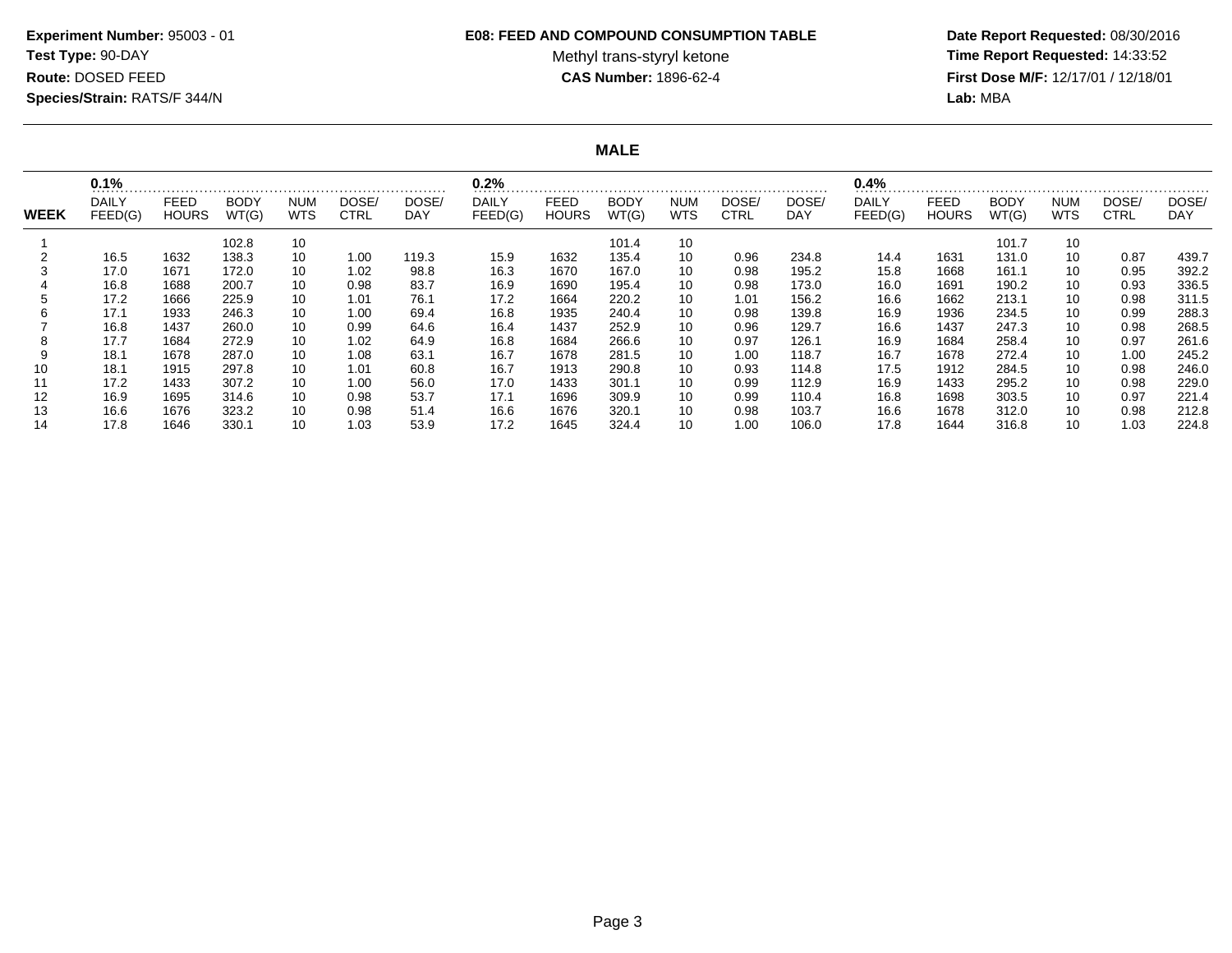#### **E08: FEED AND COMPOUND CONSUMPTION TABLE**

Methyl trans-styryl ketone<br>CAS Number: 1896-62-4

 **Date Report Requested:** 08/30/2016 **Time Report Requested:** 14:33:52 **First Dose M/F:** 12/17/01 / 12/18/01<br>Lab: MBA **Lab:** MBA

### **MALE**

|             |                         | <b>CONTROL SPECIAL</b>      |                      |                          | 0.025% SPECIAL          |                      |                      |                          |                      |              | 0.05% SPECIAL           |                             |                      |                          |                      |                     |
|-------------|-------------------------|-----------------------------|----------------------|--------------------------|-------------------------|----------------------|----------------------|--------------------------|----------------------|--------------|-------------------------|-----------------------------|----------------------|--------------------------|----------------------|---------------------|
| <b>WEEK</b> | <b>DAILY</b><br>FEED(G) | <b>FEED</b><br><b>HOURS</b> | <b>BODY</b><br>WT(G) | <b>NUM</b><br><b>WTS</b> | <b>DAILY</b><br>FEED(G) | FEED<br><b>HOURS</b> | <b>BODY</b><br>WT(G) | <b>NUM</b><br><b>WTS</b> | DOSE/<br><b>CTRL</b> | DOSE/<br>DAY | <b>DAILY</b><br>FEED(G) | <b>FEED</b><br><b>HOURS</b> | <b>BODY</b><br>WT(G) | <b>NUM</b><br><b>WTS</b> | DOSE/<br><b>CTRL</b> | DOSE/<br><b>DAY</b> |
|             |                         |                             | 100.2                | 10                       |                         |                      | 101.2                | 10                       |                      |              |                         |                             | 102.2                | 10                       |                      |                     |
|             |                         |                             |                      |                          |                         |                      |                      |                          |                      |              |                         |                             |                      |                          |                      |                     |
|             |                         |                             |                      |                          |                         |                      |                      |                          |                      |              |                         |                             |                      |                          |                      |                     |
|             |                         |                             |                      |                          |                         |                      |                      |                          |                      |              |                         |                             |                      |                          |                      |                     |
|             |                         |                             |                      |                          |                         |                      |                      |                          |                      |              |                         |                             |                      |                          |                      |                     |
|             |                         |                             |                      |                          |                         |                      |                      |                          |                      |              |                         |                             |                      |                          |                      |                     |
| 10          |                         |                             |                      |                          |                         |                      |                      |                          |                      |              |                         |                             |                      |                          |                      |                     |
|             |                         |                             |                      |                          |                         |                      |                      |                          |                      |              |                         |                             |                      |                          |                      |                     |
| $\sqrt{2}$  |                         |                             |                      |                          |                         |                      |                      |                          |                      |              |                         |                             |                      |                          |                      |                     |

13 14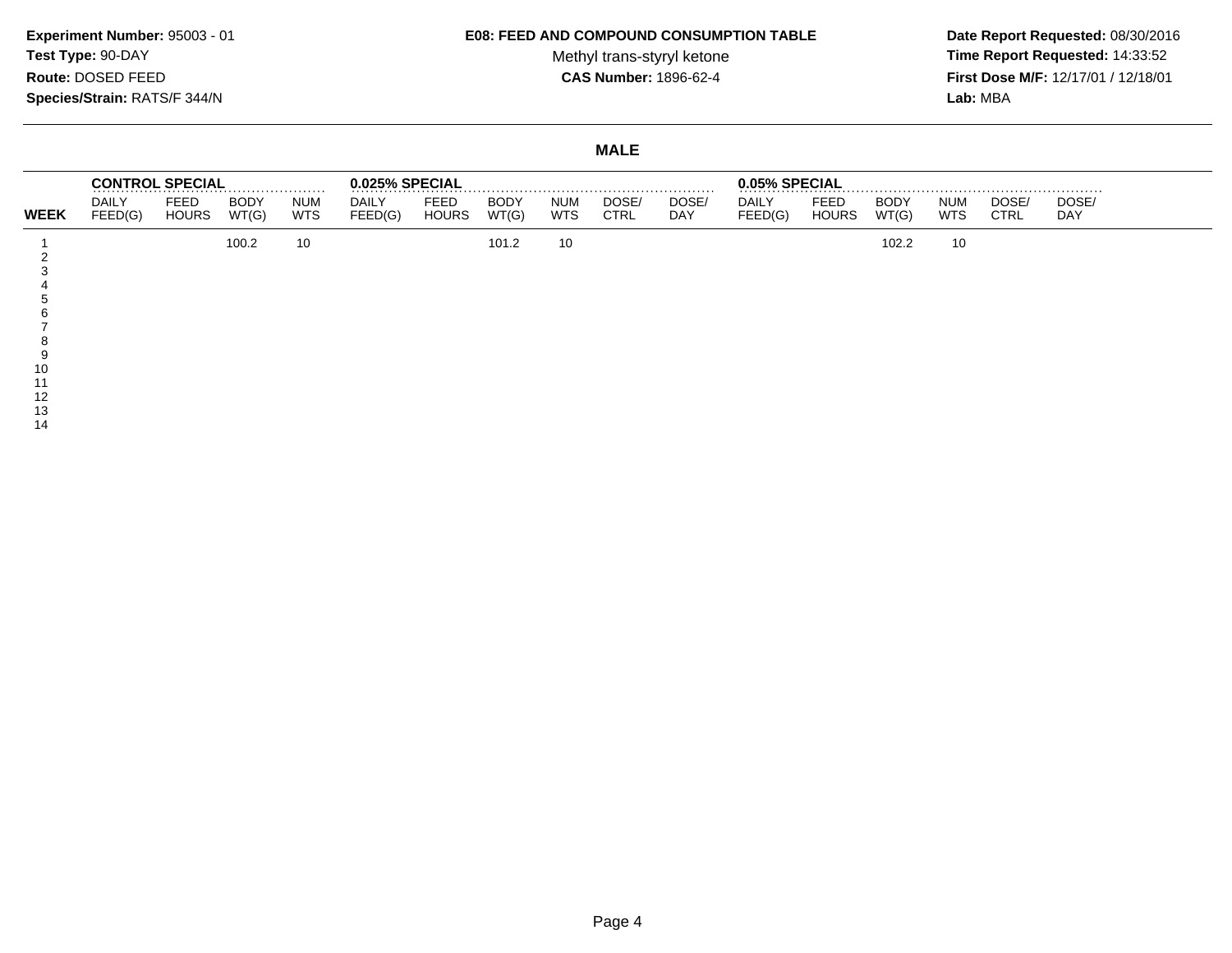#### **E08: FEED AND COMPOUND CONSUMPTION TABLE**

Methyl trans-styryl ketone<br>CAS Number: 1896-62-4

 **Date Report Requested:** 08/30/2016 **Time Report Requested:** 14:33:52 **First Dose M/F:** 12/17/01 / 12/18/01<br>Lab: MBA **Lab:** MBA

# **MALE**

|                | 0.1% SPECIAL            |                      |                      |                          |                      | .                   | 0.2% SPECIAL            |                             |                      |                          |                      | .                   | 0.4% SPECIAL            |                      |                      |                          |                      |                     |
|----------------|-------------------------|----------------------|----------------------|--------------------------|----------------------|---------------------|-------------------------|-----------------------------|----------------------|--------------------------|----------------------|---------------------|-------------------------|----------------------|----------------------|--------------------------|----------------------|---------------------|
| <b>WEEK</b>    | <b>DAILY</b><br>FEED(G) | FEED<br><b>HOURS</b> | <b>BODY</b><br>WT(G) | <b>NUM</b><br><b>WTS</b> | DOSE/<br><b>CTRL</b> | DOSE/<br><b>DAY</b> | <b>DAILY</b><br>FEED(G) | <b>FEED</b><br><b>HOURS</b> | <b>BODY</b><br>WT(G) | <b>NUM</b><br><b>WTS</b> | DOSE/<br><b>CTRL</b> | DOSE/<br><b>DAY</b> | <b>DAILY</b><br>FEED(G) | FEED<br><b>HOURS</b> | <b>BODY</b><br>WT(G) | <b>NUM</b><br><b>WTS</b> | DOSE/<br><b>CTRL</b> | DOSE/<br><b>DAY</b> |
| 12<br>13<br>14 |                         |                      | 99.9                 | 10                       |                      |                     |                         |                             | 101.8                | 10                       |                      |                     |                         |                      | 100.4                | 10                       |                      |                     |

\*\*\*END OF MALES\*\*\*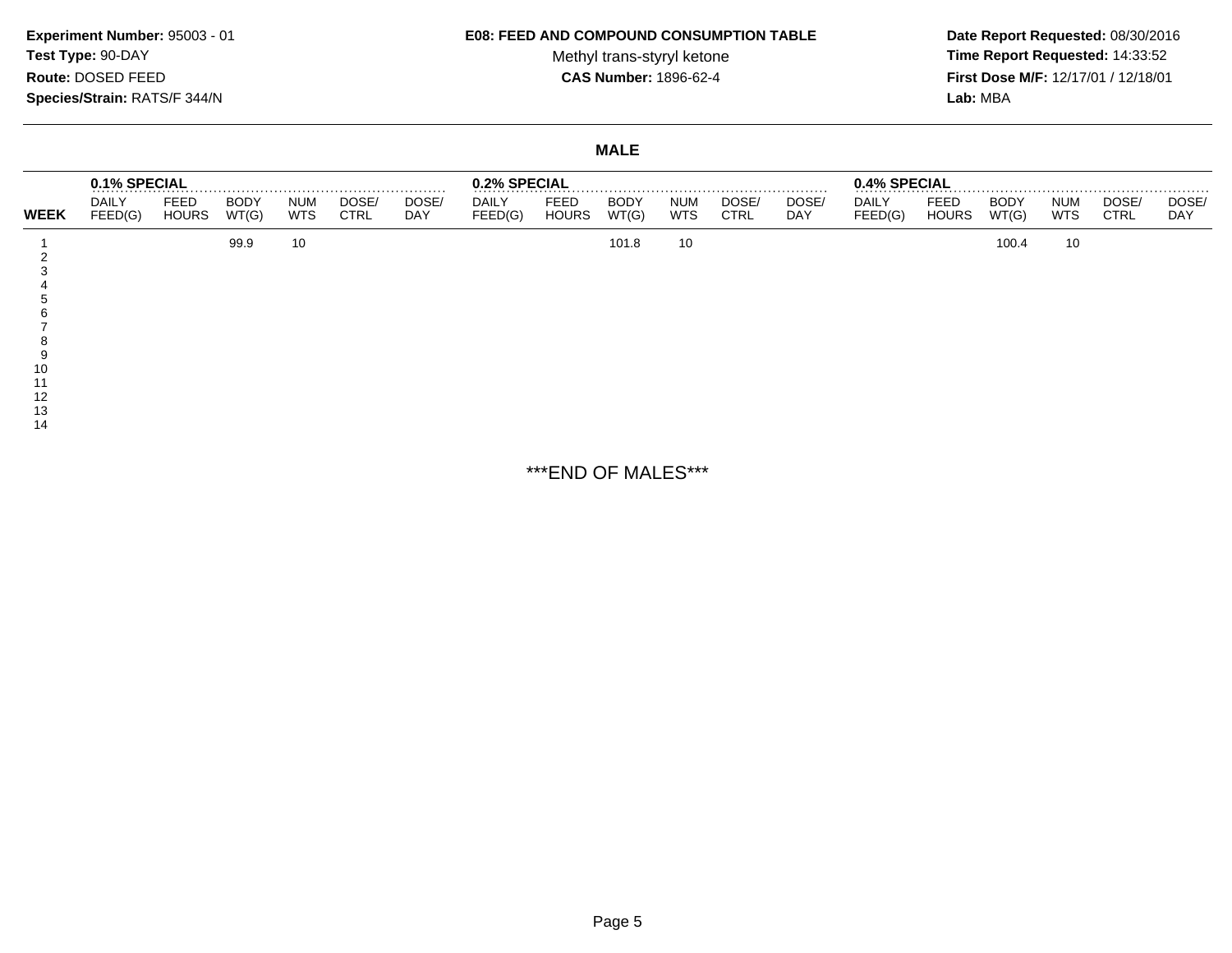#### **E08: FEED AND COMPOUND CONSUMPTION TABLE**

Methyl trans-styryl ketone<br>CAS Number: 1896-62-4

 **Date Report Requested:** 08/30/2016 **Time Report Requested:** 14:33:52 **First Dose M/F:** 12/17/01 / 12/18/01<br>Lab: MBA **Lab:** MBA

### **FEMALE**

|             |                         | <b>VEHICLE CONTROL</b>      |                      |                          | 0.025%                  |                             |                      |                    |                      |              | 0.05%                   |                      |                      |                          |                      |                     |
|-------------|-------------------------|-----------------------------|----------------------|--------------------------|-------------------------|-----------------------------|----------------------|--------------------|----------------------|--------------|-------------------------|----------------------|----------------------|--------------------------|----------------------|---------------------|
| <b>WEEK</b> | <b>DAILY</b><br>FEED(G) | <b>FEED</b><br><b>HOURS</b> | <b>BODY</b><br>WT(G) | <b>NUM</b><br><b>WTS</b> | <b>DAILY</b><br>FEED(G) | <b>FEED</b><br><b>HOURS</b> | <b>BODY</b><br>WT(G) | <b>NUM</b><br>WTS. | DOSE/<br><b>CTRL</b> | DOSE/<br>DAY | <b>DAILY</b><br>FEED(G) | FEED<br><b>HOURS</b> | <b>BODY</b><br>WT(G) | <b>NUM</b><br><b>WTS</b> | DOSE/<br><b>CTRL</b> | DOSE/<br><b>DAY</b> |
|             |                         |                             | 92.9                 | 10                       |                         |                             | 90.3                 | 10                 |                      |              |                         |                      | 93.5                 | 10                       |                      |                     |
|             | 12.4                    | 1893                        | 116.3                | 10                       | 12.4                    | 1893                        | 114.3                | 10                 | 1.00                 | 27.1         | 11.9                    | 1893                 | 114.6                | 10                       | 0.96                 | 51.9                |
|             | 12.0                    | 1664                        | 130.6                | 10                       | 12.1                    | 1664                        | 129.0                | 10                 | 1.01                 | 23.5         | 11.8                    | 1664                 | 127.9                | 10                       | 0.98                 | 46.1                |
|             | 11.6                    | 1439                        | 137.2                | 10                       | 11.8                    | 1439                        | 136.5                | 10                 | 1.02                 | 21.6         | 11.3                    | 1439                 | 134.3                | 10                       | 0.97                 | 42.1                |
|             | 12.2                    | 1682                        | 146.7                | 10                       | 11.9                    | 1682                        | 145.3                | 10                 | 0.98                 | 20.5         | 11.5                    | 1682                 | 142.8                | 10                       | 0.94                 | 40.3                |
| h           | 11.9                    | 1921                        | 153.6                | 10                       | 12.0                    | 1919                        | 153.5                | 10                 | 1.01                 | 19.5         | 12.0                    | 1917                 | 151.7                | 10                       | 1.01                 | 39.6                |
|             | 11.9                    | 1443                        | 160.5                | 10                       | 11.4                    | 1444                        | 158.1                | 10                 | 0.96                 | 18.0         | 11.6                    | 1446                 | 156.7                | 10                       | 0.97                 | 37.0                |
| 8           | 12.4                    | 1674                        | 165.7                | 10                       | 11.7                    | 1674                        | 161.4                | 10                 | 0.94                 | 18.1         | 11.5                    | 1674                 | 161.2                | 10                       | 0.93                 | 35.7                |
| 9           | 11.5                    | 1687                        | 169.5                | 10                       | 12.1                    | 1687                        | 167.8                | 10                 | 1.05                 | 18.0         | 10.8                    | 1688                 | 163.5                | 10                       | 0.94                 | 33.0                |
| 10          | 11.7                    | 1893                        | 176.1                | 10                       | 11.7                    | 1891                        | 173.8                | 10                 | 1.00                 | 16.8         | 11.5                    | 1890                 | 169.7                | 10                       | 0.98                 | 33.9                |
| 11          | 11.0                    | 1461                        | 178.5                | 10                       | 11.2                    | 1462                        | 174.2                | 10                 | 1.02                 | 16.1         | 11.1                    | 1463                 | 172.4                | 10                       | 1.01                 | 32.2                |
| 12          | 11.4                    | 1685                        | 178.9                | 10                       | 11.2                    | 1686                        | 176.3                | 10                 | 0.98                 | 15.9         | 11.8                    | 1687                 | 175.0                | 10                       | 1.04                 | 33.7                |
| 13          | 10.6                    | 1682                        | 183.1                | 10                       | 10.7                    | 1680                        | 180.5                | 10                 | 1.01                 | 14.8         | 10.5                    | 1679                 | 177.2                | 10                       | 0.99                 | 29.6                |
| 14          | 11.1                    | 1642                        | 187.1                | 10                       | 11.1                    | 1643                        | 183.4                | 10                 | 1.00                 | 15.1         | 10.7                    | 1644                 | 179.5                | 10                       | 0.96                 | 29.8                |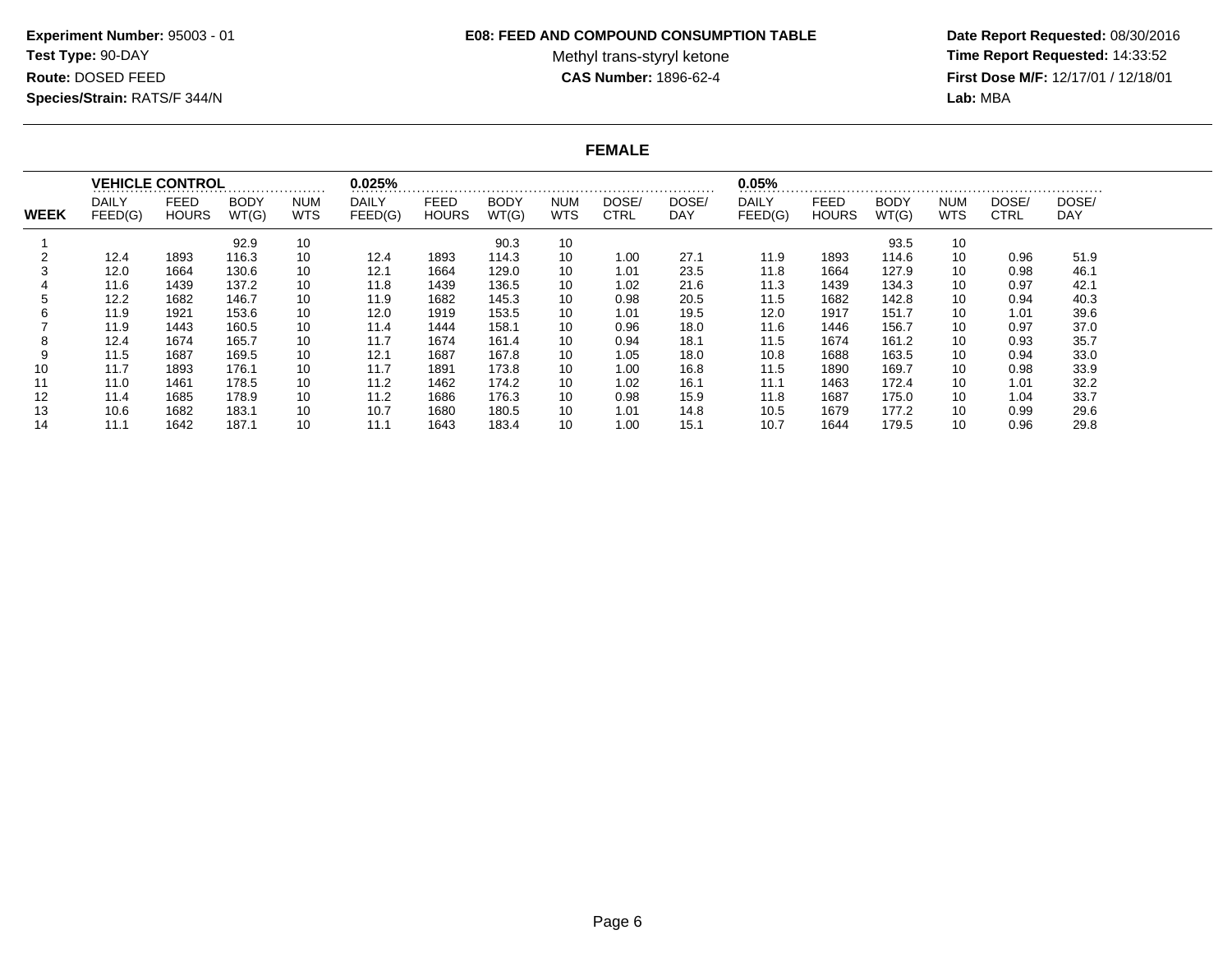#### **E08: FEED AND COMPOUND CONSUMPTION TABLE**

Methyl trans-styryl ketone<br>CAS Number: 1896-62-4

 **Date Report Requested:** 08/30/2016 **Time Report Requested:** 14:33:52 **First Dose M/F:** 12/17/01 / 12/18/01<br>Lab: MBA **Lab:** MBA

**FEMALE**

|             | 0.1%                    |                      |                      |                          |               |              | 0.2%             |                      |                      |                   |                      |              | 0.4%             |                      |                      |                   |                      |              |
|-------------|-------------------------|----------------------|----------------------|--------------------------|---------------|--------------|------------------|----------------------|----------------------|-------------------|----------------------|--------------|------------------|----------------------|----------------------|-------------------|----------------------|--------------|
| <b>WEEK</b> | <b>DAILY</b><br>FEED(G) | FEED<br><b>HOURS</b> | <b>BODY</b><br>WT(G) | <b>NUM</b><br><b>WTS</b> | DOSE/<br>CTRL | DOSE/<br>DAY | DAILY<br>FEED(G) | FEED<br><b>HOURS</b> | <b>BODY</b><br>WT(G) | NUM<br><b>WTS</b> | DOSE/<br><b>CTRL</b> | DOSE/<br>DAY | DAILY<br>FEED(G) | FEED<br><b>HOURS</b> | <b>BODY</b><br>WT(G) | NUM<br><b>WTS</b> | DOSE/<br><b>CTRL</b> | DOSE/<br>DAY |
|             |                         |                      | 91.5                 | 10                       |               |              |                  |                      | 92.1                 | 10                |                      |              |                  |                      | 89.8                 | 10                |                      |              |
|             | 12.2                    | 1893                 | 113.8                | 10                       | 0.98          | 107.2        | 12.1             | 1892                 | 115.7                | 10                | 0.98                 | 209.2        | 11.6             | 1892                 | 112.5                | 10                | 0.94                 | 412.3        |
|             | 12.1                    | 1664                 | 127.3                | 10                       | 1.01          | 95.0         | 11.9             | 1664                 | 128.6                | 10                | 0.99                 | 185.1        | 12.0             | 1664                 | 128.0                | 10                | 1.00                 | 375.1        |
|             | 11.8                    | 1438                 | 136.4                | 10                       | 1.02          | 86.5         | 11.8             | 1438                 | 136.6                | 10                | 1.02                 | 172.7        | 8.1              | 1439                 | 116.3                | 10                | 0.70                 | 278.5        |
|             | 12.0                    | 1682                 | 145.5                | 10                       | 0.98          | 82.5         | 11.9             | 1681                 | 144.7                | 10                | 0.98                 | 164.5        | 12.2             | 1681                 | 138.6                | 10                | 1.00                 | 352.2        |
|             | 11.8                    | 1916                 | 153.1                | 10                       | 0.99          | 77.1         | 11.7             | 1914                 | 152.8                | 10                | 0.98                 | 153.1        | 12.1             | 1912                 | 149.1                | 10                | 1.02                 | 324.7        |
|             | 11.5                    | 1447                 | 157.2                | 10                       | 0.97          | 73.2         | 11.4             | 1448                 | 158.9                | 10                | 0.96                 | 143.5        | 11.4             | 1450                 | 154.4                | 10                | 0.96                 | 295.4        |
|             | 11.8                    | 1674                 | 163.0                | 10                       | 0.95          | 72.4         | 11.4             | 1674                 | 162.7                | 10                | 0.92                 | 140.1        | 11.5             | 1674                 | 158.5                | 10                | 0.93                 | 290.3        |
|             | 11.9                    | 1687                 | 165.9                | 10                       | 1.03          | 71.7         | 11.3             | 1687                 | 167.0                | 10                | 0.98                 | 135.4        | 11.0             | 1687                 | 160.6                | 10                | 0.96                 | 274.0        |
|             | 11.2                    | 1889                 | 171.0                | 10                       | 0.96          | 65.5         | 11.7             | 1887                 | 174.1                | 10                | 1.00                 | 134.4        | 11.4             | 1886                 | 166.5                | 10                | 0.97                 | 273.8        |
|             | 11.5                    | 1464                 | 169.7                | 10                       | 1.05          | 67.8         | 11.0             | 1465                 | 176.7                | 10                | 1.00                 | 124.5        | 10.8             | 1466                 | 169.8                | 10                | 0.98                 | 254.4        |
| 12          | 11.4                    | 1688                 | 174.8                | 10                       | 1.00          | 65.2         | 11.0             | 1688                 | 178.1                | 10                | 0.96                 | 123.5        | 10.9             | 1688                 | 171.4                | 10                | 0.96                 | 254.4        |
|             | 10.5                    | 1677                 | 177.1                | 10                       | 0.99          | 59.3         | 10.4             | 1675                 | 181.4                | 10                | 0.98                 | 114.7        | 10.0             | 1674                 | 171.8                | 10                | 0.94                 | 232.8        |
|             | 10.7                    | 1645                 | 180.6                | 10                       | 0.96          | 59.3         | 10.7             | 1646                 | 184.3                | 10                | 0.96                 | 116.1        | 10.1             | 1647                 | 174.6                | 10                | 0.91                 | 231.3        |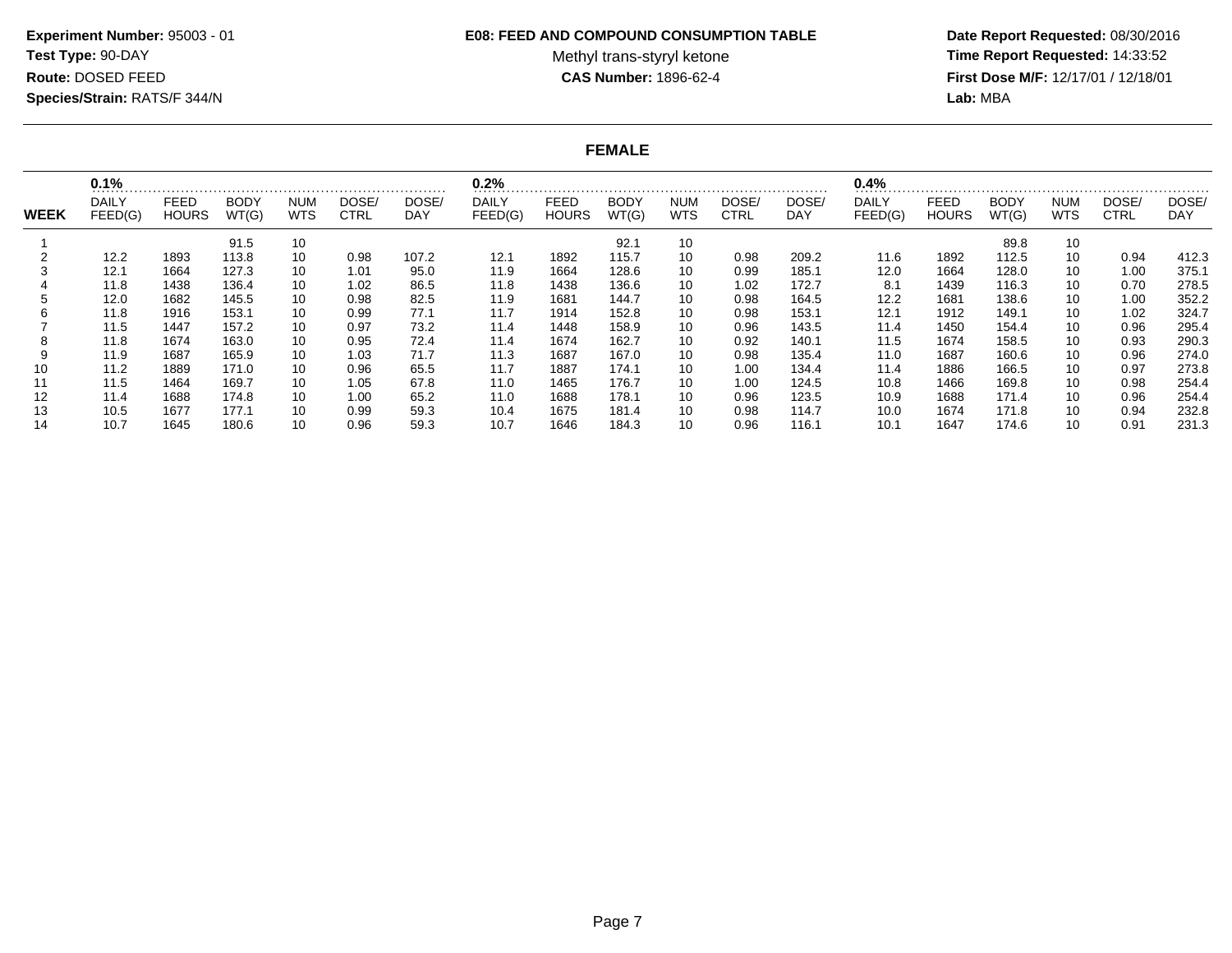#### **E08: FEED AND COMPOUND CONSUMPTION TABLE**

Methyl trans-styryl ketone<br>CAS Number: 1896-62-4

 **Date Report Requested:** 08/30/2016 **Time Report Requested:** 14:33:52 **First Dose M/F:** 12/17/01 / 12/18/01<br>Lab: MBA **Lab:** MBA

### **FEMALE**

|             |                         | <b>CONTROL SPECIAL</b> |                      |                          | 0.025% SPECIAL   |                      |                      |                          |                      |              | 0.05% SPECIAL    |                             |                      |                   |                      |                     |  |
|-------------|-------------------------|------------------------|----------------------|--------------------------|------------------|----------------------|----------------------|--------------------------|----------------------|--------------|------------------|-----------------------------|----------------------|-------------------|----------------------|---------------------|--|
| <b>WEEK</b> | <b>DAILY</b><br>FEED(G) | FEED<br><b>HOURS</b>   | <b>BODY</b><br>WT(G) | <b>NUM</b><br><b>WTS</b> | DAILY<br>FEED(G) | FEED<br><b>HOURS</b> | <b>BODY</b><br>WT(G) | <b>NUM</b><br><b>WTS</b> | DOSE/<br><b>CTRL</b> | DOSE/<br>DAY | DAILY<br>FEED(G) | <b>FEED</b><br><b>HOURS</b> | <b>BODY</b><br>WT(G) | NUM<br><b>WTS</b> | DOSE/<br><b>CTRL</b> | DOSE/<br><b>DAY</b> |  |
|             |                         |                        | 92.3                 | 10                       |                  |                      | 89.7                 | 10                       |                      |              |                  |                             | 91.0                 | 10                |                      |                     |  |
|             |                         |                        |                      |                          |                  |                      |                      |                          |                      |              |                  |                             |                      |                   |                      |                     |  |
|             |                         |                        |                      |                          |                  |                      |                      |                          |                      |              |                  |                             |                      |                   |                      |                     |  |
|             |                         |                        |                      |                          |                  |                      |                      |                          |                      |              |                  |                             |                      |                   |                      |                     |  |
|             |                         |                        |                      |                          |                  |                      |                      |                          |                      |              |                  |                             |                      |                   |                      |                     |  |
|             |                         |                        |                      |                          |                  |                      |                      |                          |                      |              |                  |                             |                      |                   |                      |                     |  |
|             |                         |                        |                      |                          |                  |                      |                      |                          |                      |              |                  |                             |                      |                   |                      |                     |  |
|             |                         |                        |                      |                          |                  |                      |                      |                          |                      |              |                  |                             |                      |                   |                      |                     |  |
|             |                         |                        |                      |                          |                  |                      |                      |                          |                      |              |                  |                             |                      |                   |                      |                     |  |
| 10          |                         |                        |                      |                          |                  |                      |                      |                          |                      |              |                  |                             |                      |                   |                      |                     |  |
|             |                         |                        |                      |                          |                  |                      |                      |                          |                      |              |                  |                             |                      |                   |                      |                     |  |
| 12          |                         |                        |                      |                          |                  |                      |                      |                          |                      |              |                  |                             |                      |                   |                      |                     |  |
| 10          |                         |                        |                      |                          |                  |                      |                      |                          |                      |              |                  |                             |                      |                   |                      |                     |  |

13 14